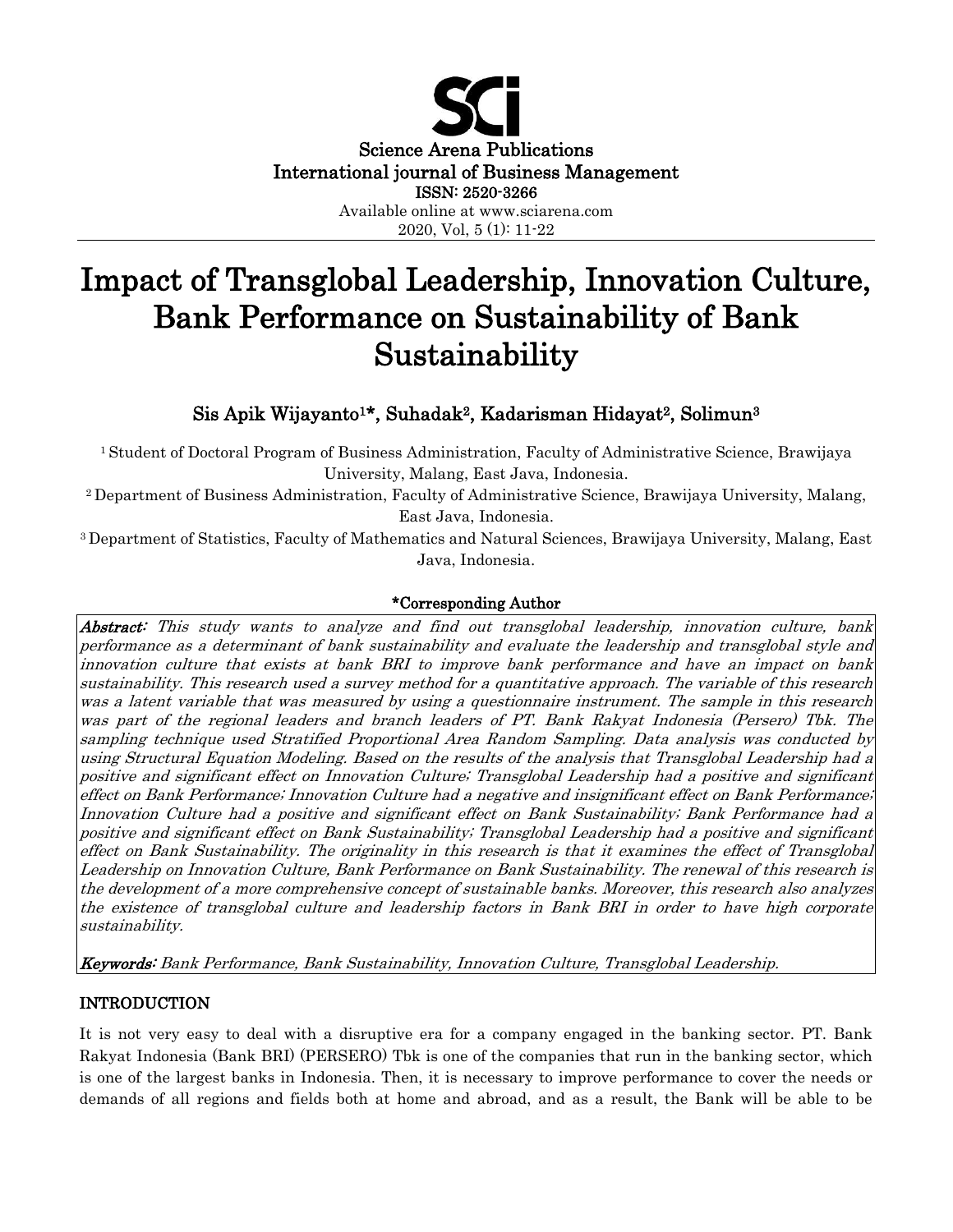sustainable. A company's development cannot be separated from the existence of a leader. Such a leadership model is needed by a company to be number one, trusted and developed well in serving its customers throughout the world. One model of leadership is Transglobal leadership. Sharkey et al. (2012) defined transglobal leadership as leadership whose influence crosses cultural and national boundaries. It is universal and contributes greatly to the human spirit that changes human civilization. Therefore, the Transglobal leadership model needs to be carried out and applied to companies in order to be able to develop better, especially in the banking sector.

In developing the company and maintaining the achievements, Bank BRI has carried out a Work Culture Transformation. This transformation has been carried out in order to realize bank sustainability. The challenges faced by transglobal leaders are mainly can be found in developing strategic, structural and operational mechanisms while maintaining a work balance between global standardization and local flexibility to produce optimal results. Leadership includes the process of influencing in setting organizational goals, motivating followers' behavior to achieve goals, influencing to improve the group and its culture. The development of an innovation culture needs to be done to improve the sustainability of Bank BRI. Innovations generated by Bank BRI's employees must be maintained and continuously improved in all services and facilities provided to its customers, so that Bank BRI is more advanced and reliable. The resulting innovation will be able to drive Bank Performance better, especially in services and facilities to customers. If Bank BRI can provide services and facilities with the latest innovations generated, customers can give trust to Bank BRI to save customers' money.

In 2018, PT. Bank Rakyat Indonesia (Persero) Tbk. (BRI) carved a glorious achievement on the international scene by being ranked 2<sup>nd</sup> out of 100 companies in ASEAN with an increase in Wealth Added Index (WAI) by 5 times since the beginning of 2018, the rating was awarded by Stern Value Management Consulting. As for domestically, BRI is currently ranked first as the company that provides the best wealth index for shareholders nationally. Currently, the challenges faced by Bank BRI are macroeconomic trends that are less conducive, disruptions in the banking value chain, regulatory pressures, the emergence of new growth areas, and changes in customer preferences. Increasing demands and challenges require BRI to always innovate. Therefore, innovation culture is an important culture in the growth of Bank BRI amid other banks around it. Bank BRI gives demands to each directorate to carry out innovation quarterly. There are 65 initiatives in 8 directorates as part of BRIvolution. The Human Resources Directorate takes the initiative in building capabilities for senior managers and specialist functions as well as KPI redesign. The Micro Directorate carries out initiatives in the redesign of microcredit and free income programs. The IT Directorate takes the initiative in factory modernization for data and reporting. The Channels Directorate takes the initiative in changing branch and unit networks as well as EDC network streamlines. The Risk Directorate takes the initiative to refresh the underwriting credit model and develop pricing tools. The Corporate Directorate takes the initiative in establishing and implementing account planning and strengthening the coverage model. The SME Directorate takes the initiative in redesigning the SME credit process and repricing and segmenting customers. And the Consumer Directorate takes the initiative in redesigning consumer credit and launching branch sales effectiveness programs.

There are several previous studies, namely Parashakti (2016), Salain (2013) and Salain (2014) who examined the effect of the relationship between transglobal leadership and innovation culture. It was stated that there is a significant relationship between leadership and innovation culture in a particular company. The effect of Transglobal leadership on Bank performance has been studied by Al fami (2014) and Chew et al. (2016), and the results showed that there is a positive effect between leadership on performance. Gitau (2011) and Mahmoud et al. (2016) has conducted research that has produced a positive relationship between the innovation culture and bank performance. A research on the Relationship of Innovation Culture to Bank Sustainability has been conducted by Hong (2016) which resulted in a significant positive relationship. Jane Maley (2014) conducted a research which gave a result that Performance is very influential on the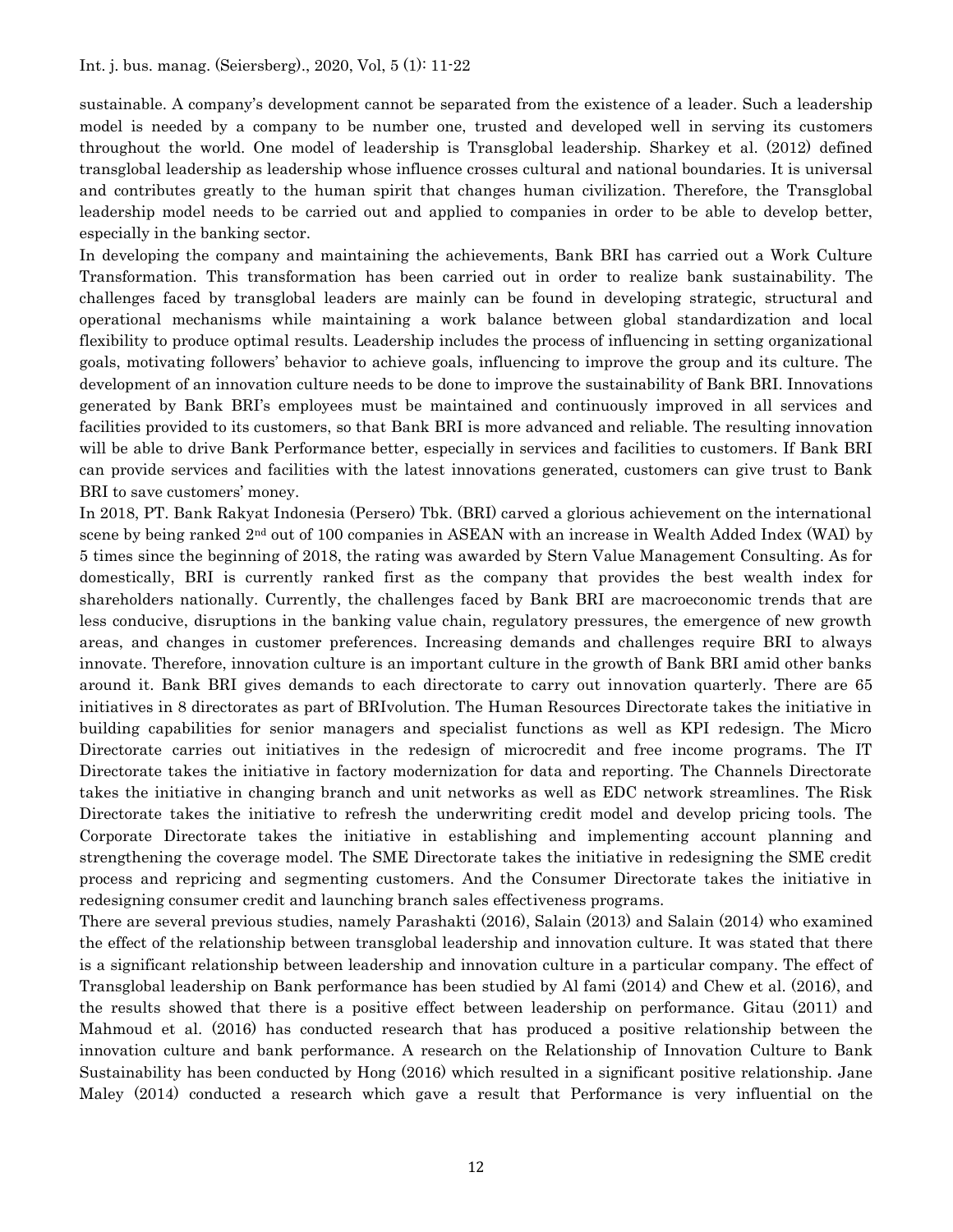sustainability of an organization. In addition, Utami (2015) conducted a research on the relationship between transglobal leadership and bank sustainability, and it can be concluded that there is a significant positive effect between leadership and organizational sustainability.

The previous studies that have been explained above only explain some of the relationships regarding the concept of leadership. This research will examine the existence of transglobal leadership, specifically, on whether or not it encourages the company sustainability. However, a search of the results of previous research on the concept of comprehensive Bank Sustainability, involving the variables of Transglobal Leadership, Innovation Culture, and Bank Performance in an integrated and simultaneous manner has not yet been found. This is the research gap. Therefore, the novelty in this research is that it examines the effect of Transglobal Leadership on Innovation Culture, Bank Performance on Bank Sustainability. In which, the innovation culture variable in this research is a variable that needs to be prioritized if the organization wants to always grow well. In addition, the renewal of this research is the development of a more comprehensive concept of sustainable banks. Moreover, this research also analyze the existence of transglobal culture and leadership factors in Bank BRI in order to have high corporate sustainability.

## Literature Review and Development of Conceptual Framework

This research used the Strategic Management theory. The achievement of a company's competitive advantage needs to pay attention to the understanding of the nature of the company. Currently the theory that develops and adapts to the development of a knowledge-based economy is the theory of the firm (TFT). The theoretical framework is composed by several theories, such as resource-based view (RBV), dynamic capability view (DCV), knowledge-based view (KBV) and others.

Transglobal Leadership Theory is the development of transformational and transactional leadership theory which is a continuum based on the level of renewal. Transglobal leadership has a deeper advantage compared to the context of global leadership. The meaning of *trans* in transglobal is a global leader who is able to cross borders. Figure 1 represents the evolution of leadership:



Source: Sharkey et al. (2012)

Sharkey et al. (2012), stated that the previous types of leadership, transactional and transformational, were types of local leaders who had not been able to reach aspects globally. Transglobal Leadership is leadership whose influence crosses cultural and national boundaries. It is universal and contributes greatly to the human spirit that changes human civilization. The services of transglobal leaders make people's lives more attractive, more beautiful, more prosperous, more dignified, or better. The most important thing that a leader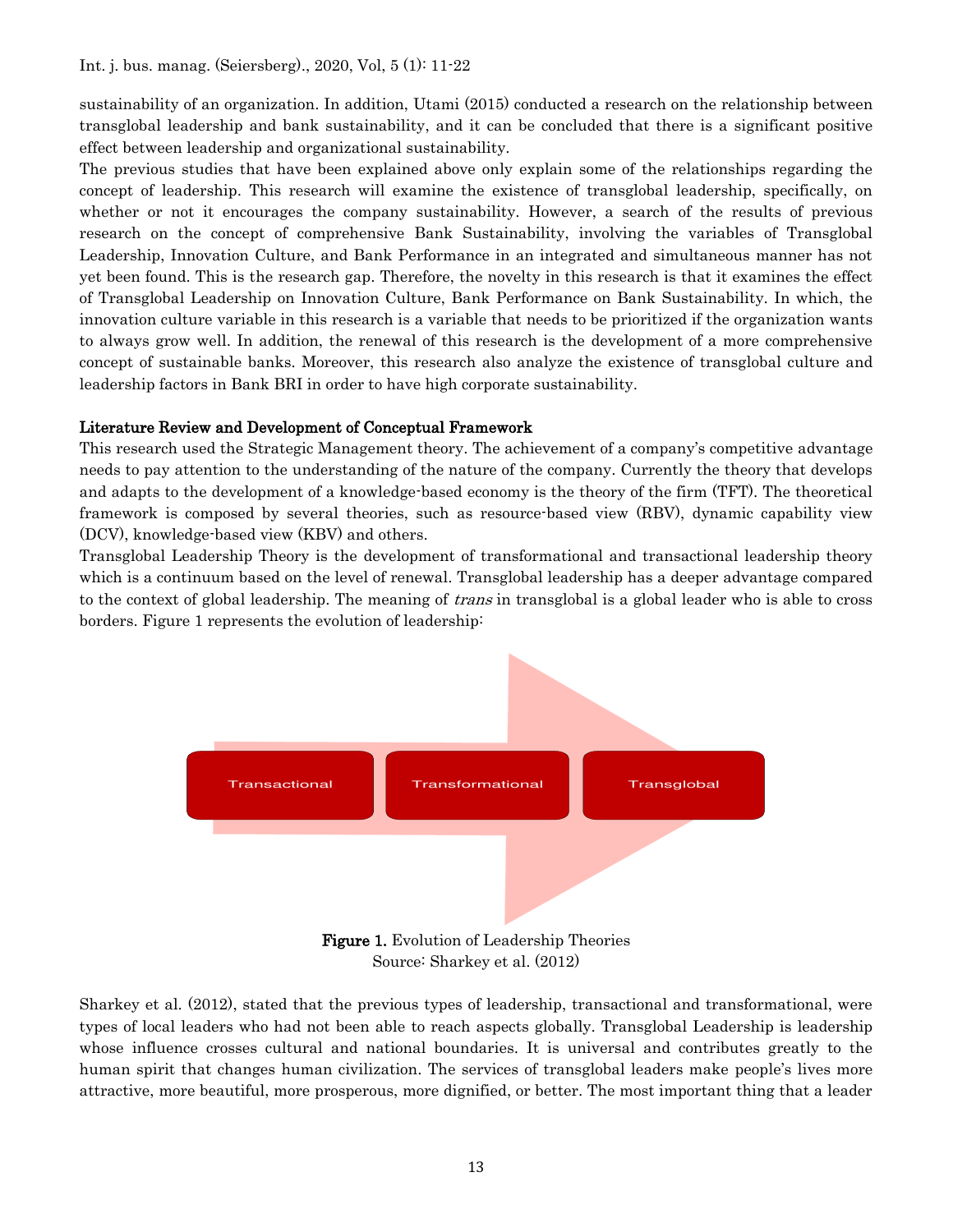needs to do is to continually learn from experience, both when he is involved in the participation of task forces or team work, interactions with superiors, colleagues and when dealing with mentors or resource persons.

The transglobal leadership mindset is the ability to take a global view and be able to apply that perspective to other countries, taking social-cultural aspects into account. In a world that is getting smaller as it is today, human traffic to travel between countries becomes common and routine, therefore, "cultural intelligence" will be a very important talent and skill. Transglobal leaders take their ideas and adapt them to a new and broader and more complex environment. Transglobal leaders are more likely to support and help form a unique approach to work. On the other hand, local leaders are great at stable operations and building a team of like-minded people who will achieve goals over and over again. In addition, the transglobal leader must be a visionary, meritorious for life and able to improve the quality of life of the nations of the world. Transglobal leaders often have controversial personalities, but the phenomenon of their leadership has inevitably changed the lives of nations. Nowadays, leaders who understand the economic, cultural, legal and political impacts are needed. It means, a transformational process occurs in leadership relationships when leaders build subordinate awareness of the importance of work values, expand and increase needs beyond personal interests and encourage change towards shared interests including organizational interests.

Innovation is an idea, goods, events, methods that are perceived or observed as something new for someone on a group of people (society), both in the form of invention and discovery. Innovations are carried out to achieve certain goals or to solve a particular problem. There are four types of innovations according to the Oslo Guide Manual (2005), namely product innovation, process innovation, marketing innovation and organizational innovation. Product innovation is the presentation of new products and services to the market, as well as improvements related to the functional characteristics or users of existing goods and services. In addition, according to Eynde et al. (2015), Innovation Culture includes the desire to innovate, the fulfillment of infrastructure to innovate, the behaviors needed to influence the value orientation and market orientation and the environment that can support the implementation of innovation. Process innovation is the application of a new or better type of production or shipping method. Marketing innovation is the novelty of the market or the discovery of company products in the market by sales/marketing means, sales techniques, and new financial methods. Organizational innovation is the application of new organizational methods, workplaces, or company external relations. The four types of innovation are included in innovation culture. According to Eynde et al. (2015), Innovation Culture is measured based on three indicators, namely General, Organizational and Individual.

The development of the banking industry, especially products and services that are increasingly complex and diverse will increase the risk exposure faced by the Bank. Performance is very important in an organization or company. Organizational performance is the final result achieved by the company from all operations, such as sustainability, profitability, satisfaction, efficiency, product quality and others (Glueck and Jauch, 1984). Banking performance is basically the results achieved by a commercial bank. Banking performance can be defined as the results achieved by a bank by managing existing resources in the Bank as effectively and efficiently as possible to achieve the goals set by management. Assessment of the condition of the Bank can be used as a means of determining business strategies in the future for bank. For Bank Indonesia, among others, is used as a means of determining and implementing the Bank's supervisory strategy. Determination of the Bank's time in implementing the Bank's soundness rating system is stipulated in Bank Indonesia Regulations, therefore, the bank needs to take preparatory steps in implementing a soundness rating implementation system of the Bank in evaluating financial risk to evaluate the performance and efficiency of the Bank in being able to attract more customers and improve Bank financial index. The Bank performance variables are measured by three indicators, namely book value, price earnings ratio and stock prices. Book Value according to Tjiptono and Hendry (2001) describes how much the market appreciates the book value of a company's stock. That is, the higher the book value of shares means the market believes in the company's prospects. Furthermore, according to Sulistyastuti (2005), Price Earnings Ratio is a measure of unit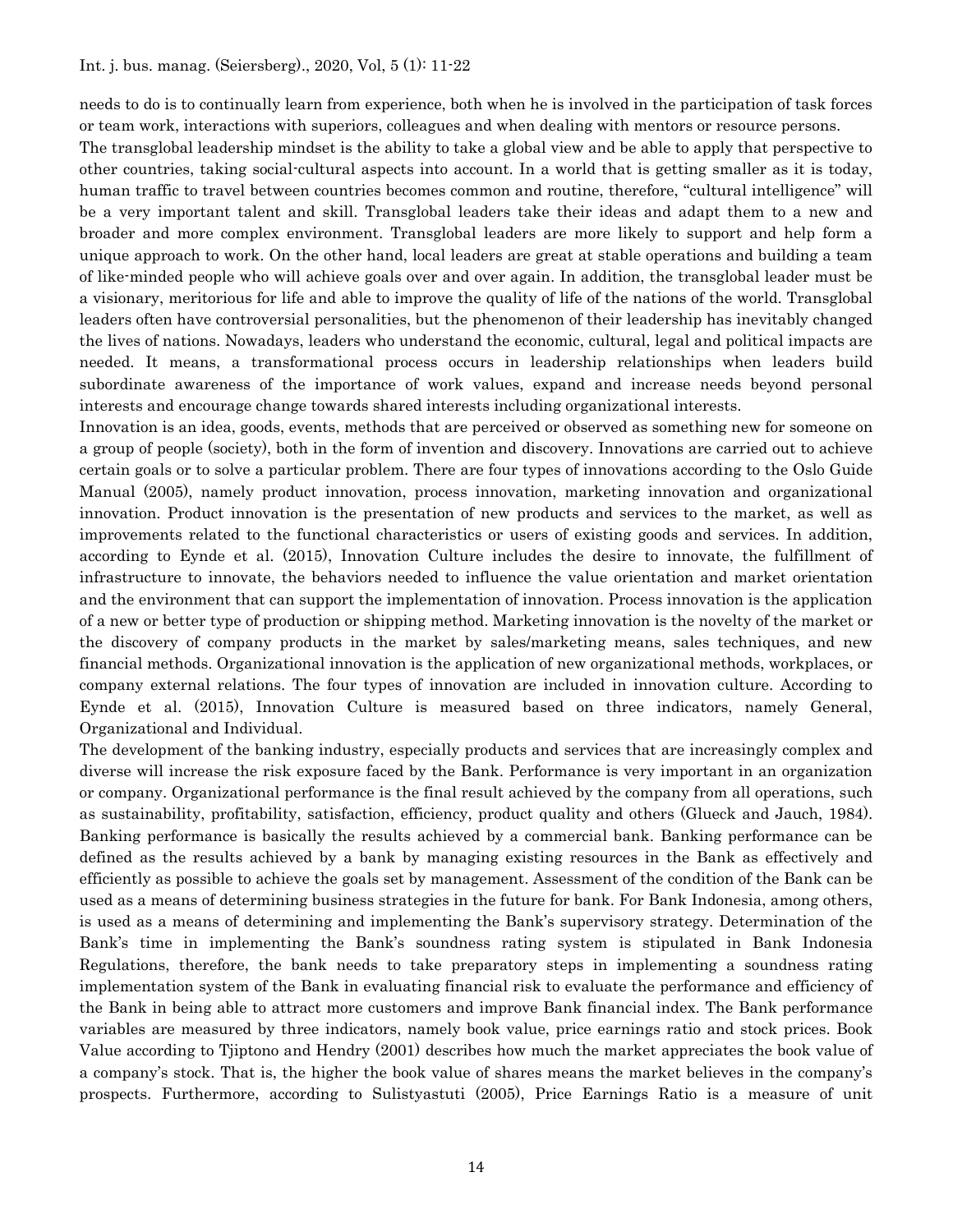performance based on a comparison between stock market prices and earnings per share (EPS). Indicators of stock prices are the price or value of money that is willing to be issued to obtain a share.

Daly (in Nugroho, 2009) defined sustainability as a condition that can be maintained for an unlimited period of time. A company that can use its capabilities, resources and competencies in developing its competitive advantage does not mean that the company will be able to maintain it. According to Wheelen and Hunger (2013), there are two characteristics that determine the sustainability of a company's specific competencies, namely durability and imitability. Competitive competition in the market makes competitors try to learn and emulate a set of abilities and skills of a company. Sustainable Finance is a comprehensive support from the financial services sector to create sustainable economic growth by aligning economic, social and environmental interests.

## Research Method

This research used a survey method for a quantitative approach, which was in the form of an analysis carried out on variable measurement results in the form of numerical data. The variable of this research was a latent variable that was measured by using a questionnaire instrument, and data analysis was carried out by statistical method. This research was conducted at PT. Bank Rakyat Indonesia (Persero) Tbk. operating in Indonesia. Bank BRI was chosen as the location of the research considering that Bank BRI is one of the outstanding state-owned banks. The population in this research were all Regional Leaders and Branch Managers of PT. Bank Rakyat Indonesia (Persero) Tbk. which was spread across Sumatra, Java, Kalimantan, Sulawesi, Bali and Jayapura. The reason for this sampling was because the large size of the population did not allow the whole population to be taken (481 regional offices) because it was hindered by time, cost and other human resources. Based on this explanation, the sample in this research was part of the regional leaders and branch leaders of PT. Bank Rakyat Indonesia (Persero) Tbk. selected through representative sampling procedure. Based on the calculation of the Slovin formula, the sample of this research was set as 218 people. The sampling technique used Stratified Proportional Area Random Sampling. Data analysis was conducted by using SEM to test multiple exogenous and endogenous variables with many indicators simultaneously.



Figure 2. Conceptual Framework

Below are the research hypotheses:

H1: Transglobal Leadership has a significant effect on Innovation Culture

H2: Transglobal Leadership has a significant effect on Bank Performance

- H3: Innovation Culture has a significant effect on Bank Performance
- H4: Innovation Culture has a significant effect on Bank Sustainability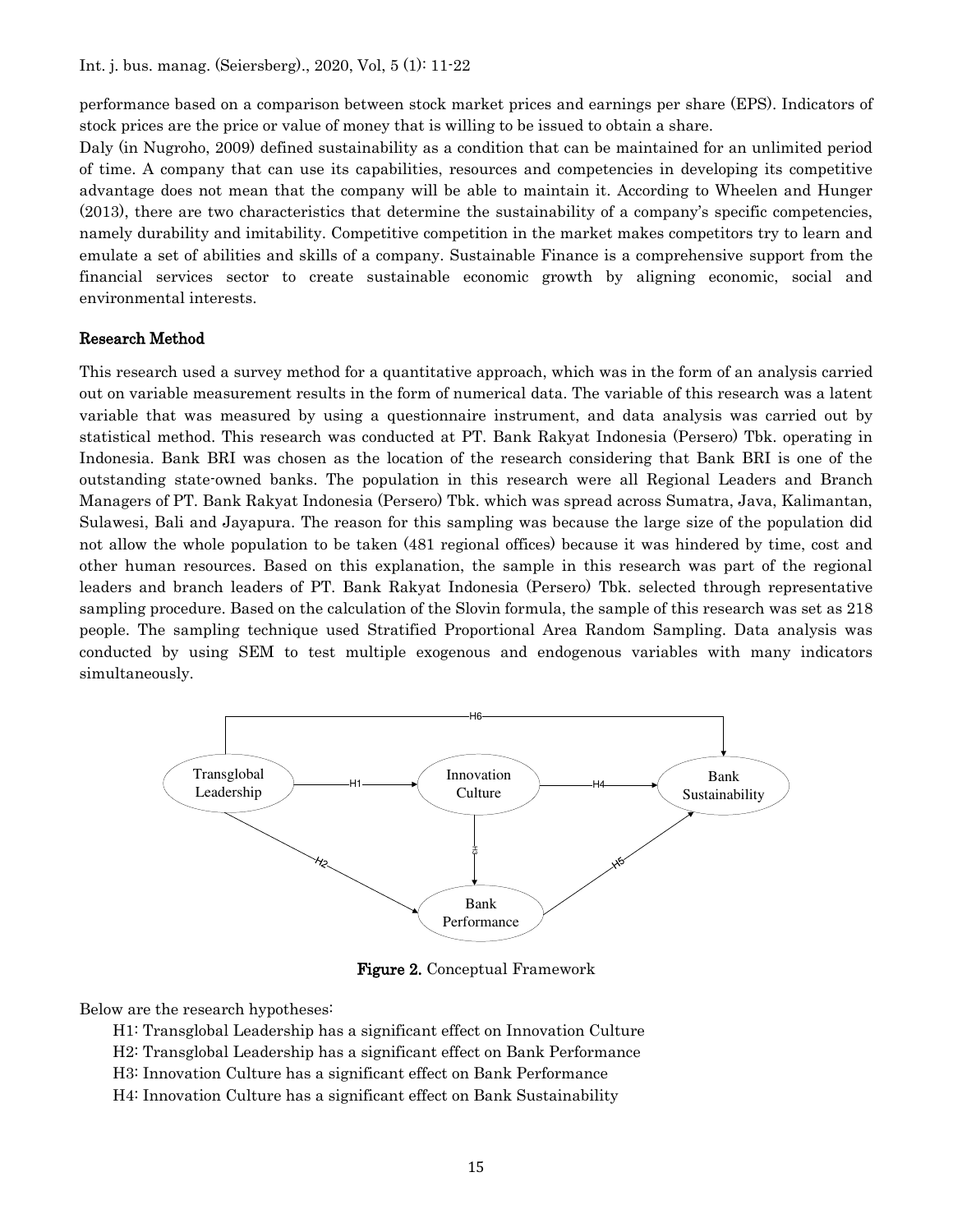H5: Bank Performance has a significant effect on Bank Sustainability

H6: Transglobal Leadership has a significant effect on Bank Sustainability through Innovation Culture as mediating variable

## Result and Discussion

## Measurement Model

The following table presents the mean and outer loading values of each indicator for each research variable.

| Variable                    | Indicator                                 | Average   | Outer       | p-value |  |
|-----------------------------|-------------------------------------------|-----------|-------------|---------|--|
|                             |                                           | Indicator | Loading     |         |  |
| Transglobal Leadership (X1) | Character-oriented leader (X1)            | 4.30      | 0.913       | < 0.001 |  |
|                             | Community-oriented leaders or others (X2) | 4.50      | 0.896       | < 0.001 |  |
|                             | Task-oriented leader (X3)                 | 4.42      | 0.911       | < 0.001 |  |
|                             | Process-oriented leader (X4)              | 4.30      | 0.900       | < 0.001 |  |
| Innovation Culture (Y2)     | General $(Y2.1)$                          | 4.24      | 0.918       | < 0.001 |  |
|                             | Organizational (Y2.2)                     | 4.20      | 0.946       | < 0.001 |  |
|                             | Individual (Y2.3)                         | 3.91      | 0.888       | < 0.001 |  |
| Bank Performance (Y3)       | Book Value (Y3.1)                         | 3.70      | 0.211       | < 0.001 |  |
|                             | Net Interest Margin (NIM) (Y3.2)          | 3.67      | $\,0.226\,$ | < 0.001 |  |
|                             | Return On Asset (ROA) (Y3.3)              | 3.64      | 0.227       | < 0.001 |  |
|                             | Return On Equity (ROE) (Y3.4)             | 3.69      | 0.221       | < 0.001 |  |
|                             | Interest Income (II) (Y3.5)               | 3.69      | 0.235       | < 0.001 |  |
| Bank Sustainability (Y4)    | Economic sustainability $(Y3.1)$          |           | 0.884       | < 0.001 |  |
|                             | Environmental sustainability (Y3.2)       | 4.16      | 0.898       | < 0.001 |  |
|                             | Social sustainability (Y3.3)              | 4.23      | 0.887       | < 0.001 |  |

Table 1. Research Variable Measurement Model

Based on Table 1, the results show that all indicators significantly measure their respective variables. The analysis also shows that the most powerful indicator as a measure of Transglobal Leadership (X1) is a character-oriented leader indicator with a loading factor value of 0.913 and an average of 4.30. In the Innovation Culture variable (Y2), it is known that the strongest indicator as a measure is Organizational (Y2.2) with a loading value of 0.946 and an average of 4.20. In the Bank Performance variable (Y3), it is known that the strongest indicator as a measure is Interest Income (II) (Y3.5) with the main component value of 0.235 and an average of 3.69. In the Bank Sustainability variable (Y4), it is known that the most powerful indicator as a measure is Social Sustainability (Y4.3) with a loading value of 0.887 and an average of 4.23.

## Goodness of Fit

The theoretical model in the conceptual framework of the research is said to be fit if it is supported by empirical data. Goodness of fit overall model testing results are in accordance with the results of SEM analysis.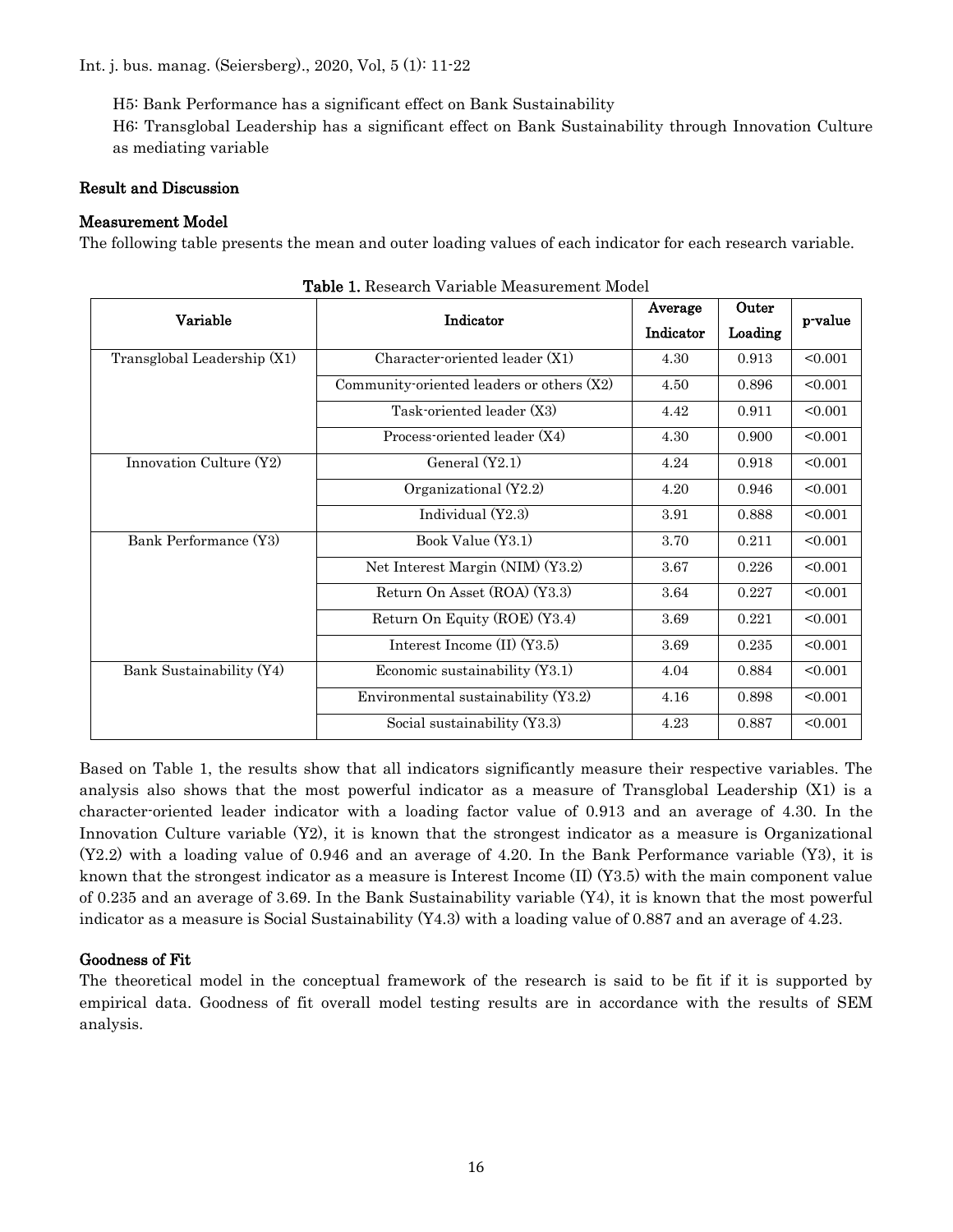| No.            | Model Fit                                        | Value                       | Criteria                                                                      | conclusion  |
|----------------|--------------------------------------------------|-----------------------------|-------------------------------------------------------------------------------|-------------|
| $\mathbf{1}$   | Average path coefficient                         | $APC = 0,298$<br>P < 0,001  | P < 0.05                                                                      | Significant |
| $\overline{2}$ | Average R-squared                                | $ARS = 0,408$<br>P < 0,001  | P < 0.05                                                                      | Significant |
| 3              | Average adjusted R-squared                       | $AARS = 0,403$<br>P < 0,001 | P < 0.05                                                                      | Significant |
| $\overline{4}$ | Average block VIF                                | $AVIF = 1,875$              | acceptable if $AVIF \leq 5$<br>ideal if $AVIF \leq 3.3$                       | Ideal       |
| 5              | Average full collinearity VIF                    | $AFVIF = 2,331$             | acceptable if $AFVIF \leq 5$<br>ideal if $A F VIF \leq 3.3$                   | Ideal       |
| 6              | Tenenhaus GoF                                    | $GoF = 0.577$               | small if $GoF \geq 0,1$<br>medium if $GoF \ge 0.25$<br>big if $GoF \geq 0.36$ | Big         |
| 7              | Sympson's paradox ratio                          | $SPR = 0.889$               | acceptable if $SPR \geq 0.7$<br>ideal if $SPR = 1$                            | Acceptable  |
| 8              | R-squared contribution ratio                     | $RSCR = 0,989$              | acceptable if $\text{RSCR} \geq 0.9$<br>ideal $RSCR = 1$                      | Acceptable  |
| 9              | Statistical suppression ratio                    | $SSR = 1,000$               | acceptable if $SSR \geq 0.7$                                                  | Acceptable  |
| 10             | Nonlinear bivariate causality<br>direction ratio | $NLBCDR = 0.944$            | acceptable if NLBCDR $\geq 0.7$                                               | Acceptable  |

Table 2. Test Results of Goodness Of Fit Models

## Structural Equation Modeling Analysis

In essence, testing the inner model (structural model) is testing the hypothesis in the research. Testing the hypothesis was done by t test (T-statistic) on each direct path partially. The results of the SEM analysis as well as the results of testing the direct effect hypothesis are summarized in Table 3.

| Effect between Latent variables |                              |                          | Path        | $\mathbf{p}$ | Conclusion      |  |
|---------------------------------|------------------------------|--------------------------|-------------|--------------|-----------------|--|
| <b>Predictor Variable</b>       | $\rightarrow$                | Response Variable        | coefficient | value        |                 |  |
| Transglobal Leadership (X)      | $\rightarrow$ H <sub>1</sub> | Innovation Culture (Y1)  | 0.552       | < 0.001      | Significant     |  |
| Transglobal Leadership (X)      | $\rightarrow$ H2             | Bank Performance (Y2)    | 0.205       | < 0.001      | Significant     |  |
| Innovation Culture (Y1)         | $\rightarrow$ H <sub>3</sub> | Bank Performance (Y2)    | $-0.093$    | 0.082        | Not Significant |  |
| Innovation Culture (Y1)         | $\rightarrow$ H4             | Bank Sustainability (Y3) | 0.271       | < 0.001      | Significant     |  |
| Bank Performance (Y2)           | $\rightarrow$ H5             | Bank Sustainability (Y3) | 0.143       | 0.016        | Significant     |  |
| Transglobal Leadership (X)      | $\rightarrow$ H6             | Bank Sustainability (Y3) | 0.401       | < 0.001      | Significant     |  |

Table 3. Estimated Results and Testing of Direct Effects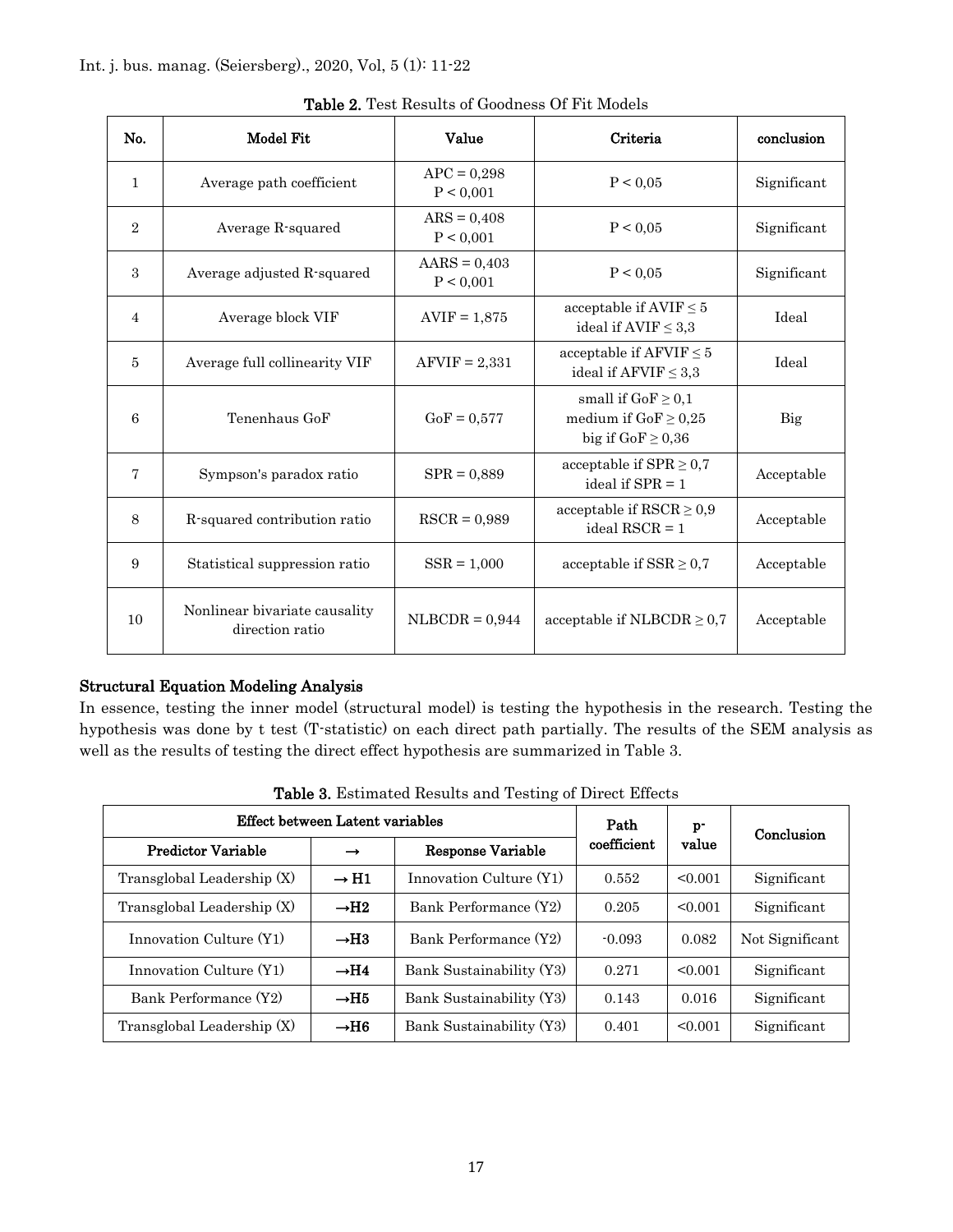#### Discussion

#### H1: The Fffect of Transglobal Leadership on Innovation Culture

Based on Table 3, it can be concluded that the Transglobal Leadership variable had a significant positive effect on Innovation Culture (Y1). Which means, the higher the Transglobal Leadership (X), the higher the Innovation Culture variable  $(Y1)$ , where the Path coefficient obtained was 0.552 with a p-value of  $\leq 0.001$ . Because the p-value was < 0.05, the statistical hypothesis stated that H0 was rejected, meaning that the Transglobal Leadership variable (X) had a significant effect on the Innovation Culture variable (Y1). This shows that the indicators that drive the increase in Transglobal Leadership variable include characteroriented leaders, community-oriented leaders, task-oriented leaders, and process-oriented leaders, which will lead to higher General, Organizational, and Individual variables on the Innovation Culture variable.

This research is in line with the research conducted by Parashakti (2016), in which the research found that leadership had a significant effect on the innovation culture of an organization. The formation needed characteristics that were held in high esteem on the basis of good leadership. Therefore, it is necessary to increase the dominant indicators on Transglobal Leadership at Bank BRI to improve the Innovation Culture at BRI to face challenges in the disruptive era. The Transglobal Leadership indicator that had the strongest effect was character-oriented leaders. In increasing the value of Transglobal Leadership, the characteroriented leaders had an important role. It is hoped that the leaders of Bank BRI can implement characteroriented leaders to be able to encourage and enhance the Innovation Culture in Bank BRI because the culture within the company will foster an innovation or breakthrough in BRI. One example of innovation that has been carried out by Bank BRI is BRIsat, BRIlink Agent, BRI E-Buzz, etc. All is done to meet the demands of the community which will have an impact on the trust of users of Bank BRI.

#### H2: The Effect of Transglobal Leadership on Bank Performance

Table 3 shows that the Transglobal Leadership variable (X) had a significant positive effect on the Bank Performance variable (Y2). Which means, the higher the Transglobal Leadership (X), the higher the Bank Performance variable (Y2), where the Path coefficient obtained was  $0.205$  with a p-value of  $\leq 0.001$ . Because the p-value was < 0.05, the statistical hypothesis stated that H0 was rejected, meaning that the Transglobal Leadership variable (X) had a significant effect on the Bank performance variable (Y2). This indicates that the higher the character-oriented leaders, the community-oriented leaders, the task-oriented leaders, and the process-oriented leaders, will be able to direct a company well, thus increasing the indicators driving the bank performance, including the higher Book Value , Price earnings ratio (PER), and Share Prices.

This research is in line with the research conducted by Alfahmi (2014) and Chew et al., (2016), who found that Transglobal Leadership influenced Bank Performance. Research by (Chew et al., 2016) aimed to find out the ethics of banking operations based on the winner of the UK Co-operative Bank award which has succeeded in carrying significant implications in maintaining the development of the nation's social environment. Chew et al. (2016) found that leadership had a significant and positive effect on performance. In the research, bank performance was the result achieved by a bank. In this research, Bank BRI was able to manage existing resources as effectively and efficiently as possible. In addition, the implementation of Transglobal Leadership at Bank BRI must be character-oriented in order to improve the performance of Bank BRI. Bank BRI leaders are able to direct and evaluate company conditions.

#### H3: The Effect of Innovation Culture on Bank Performance

Based on Table 3, it can be explained that the Innovation Culture variable (Y1) had insignificant negative effect on the Bank Performance variable (Y2). Which means, the higher the Innovation Culture (Y1), it will reduce the Bank Performance variable (Y2), where the Path coefficient obtained was -0.093 with a p-value of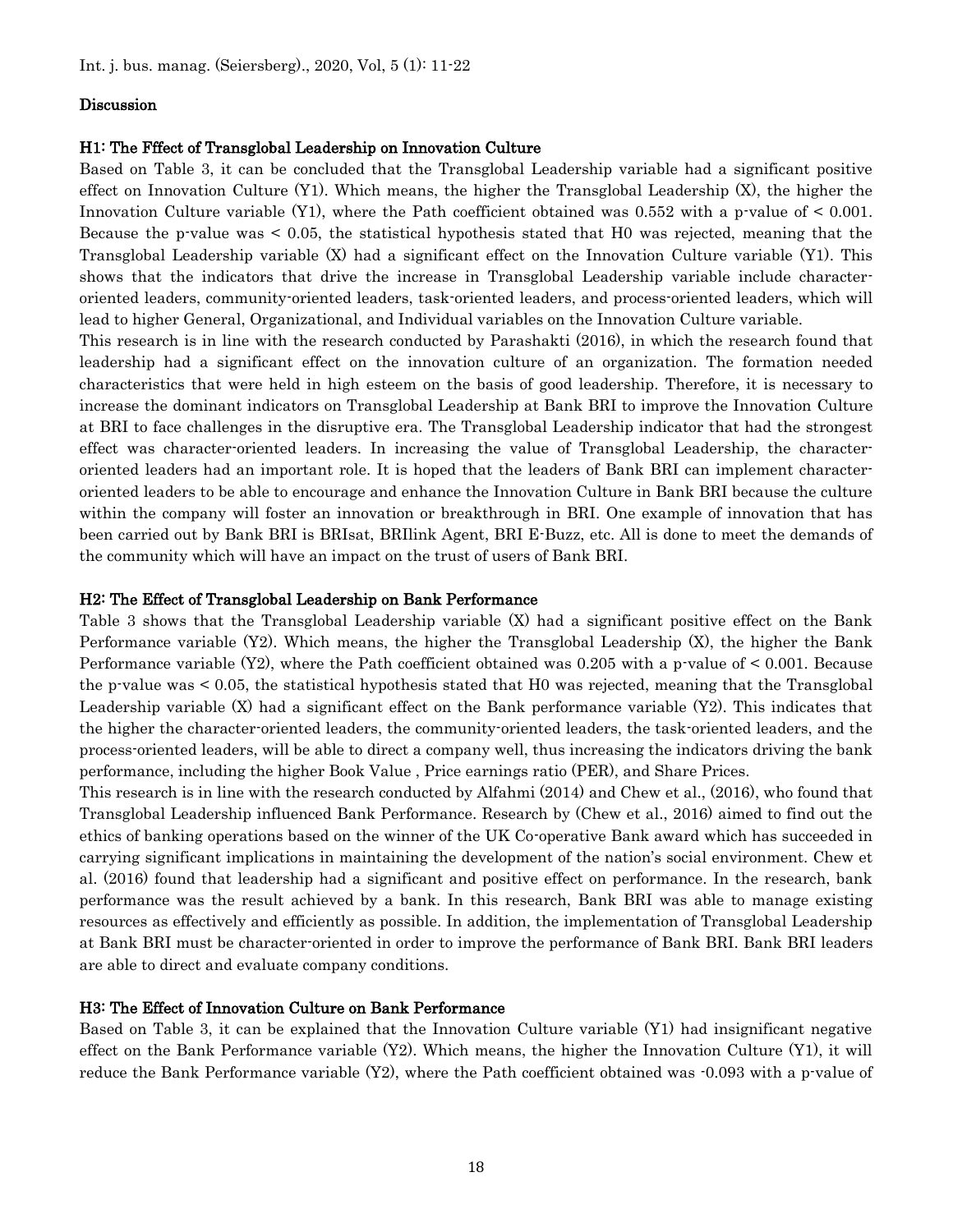0.082. Because the p-value was > 0.05, the statistical hypothesis stated that H0 was accepted, meaning that the Innovation Culture variable (Y1) had an insignificant effect on the Bank Performance variable (Y2).

This indicates that the better the innovation culture applied by companies including the innovation culture in general, the innovation culture in the organization and the innovation culture in every individual in the company, will not lead to the better performance of Bank BRI. This research is not in line with several previous studies, namely research that discussed the relationship between market orientation, learning orientation and innovation and assessed the role of innovation, market orientation and learning orientation on the business performance of companies using developing countries (i.e. the banking domain of Ghana) as the research context. This research found that Innovation Culture had no significant effect on Bank Sustainability. The second research that is not in line is about one of the banks in Kenya, with a conclusion that there was a positive relationship between the innovation culture and the bank performance. The research was conducted by Gitau (2011).

#### H4: The Effect of Innovation Culture on Bank Sustainability

Based on Table 3, it can be explained that the Innovation Culture variable (Y1) had a significant positive effect on the Bank Sustainability variable (Y3). This means that the higher the Innovation Culture (Y1), the higher the Bank Sustainability variable (Y3), where the Path coefficient obtained was 0.271 with a p-value of < 0.001. Because the p-value was < 0.05, the statistical hypothesis stated that H0 was rejected, meaning that the Innovation Culture variable (Y1) had a significant effect on the Bank Sustainability variable (Y3). This indicates that the sustainability of Bank BRIs was greatly influenced by the factors of innovation culture that were reflected in several indicators, namely the innovation culture that was generally applied, organized and in each BRI leader to always innovate to deal with problems with different and new ideas.

This research is in line with the findings in his research at one of the major banks in Malaysia, stating that the bank sustainability was significantly influenced by the Bank's innovation culture. Torjanski (2016) added that strategic innovation was a major component in Bank Sustainability. This theory was reinforced by Kalyani (2011), where the theory stated that Innovation Culture in a company is the desire to innovate, the fulfillment of infrastructure to innovate, the behaviors needed to influence the value orientation and market orientation and the environment. Bank BRI needs to improve its strategy through Innovation Culture.

#### H5: The Effect of Bank Performance on Bank Sustainability

Based on Table 3, it can be explained that the Bank Performance variable (Y2) had a significant positive effect on the Bank Sustainability variable (Y3). Which means, the higher the Bank Performance (Y2) will increase the Bank Sustainability variable (Y3), where the Path coefficient obtained was 0.143 with a p-value of 0.016. Because the p-value was < 0.05, the statistical hypothesis stated that H0 was rejected, meaning that the Bank Performance variable (Y2) had a significant effect on the Bank Sustainability variable (Y3). A wellmanaged performance will have a good effect on the Bank performance.

This research is in line with several previous studies, namely research (Jane Maley, 2014) that discussed the failure of Performance that will greatly affect employee development and work environment balance. This research found that Bank Performance had a significant effect on Bank Sustainability. This research is not in line with the findings, that Bank Performance influenced Bank Sustainability. Research by stated that there was a long-term relationship between Bank Margin (BM) of Sharia Banks and its determinants. Along with increasing interest rate volatility, BM of Sharia Banks responded negatively while conventional banks responded positively. This is in contrast to most other studies that show BM and interest rate volatility were positively related. Bank BRI sustainability is important for the company. Based on the direct effect, the results of this research showed a significant effect between Bank Performance and Bank Sustainability. This means that this indicates that the performance at Bank BRI needs to be improved so that it can support the sustainability of Bank BRI. The concepts of sustainability need to be developed by BRI as outlined in the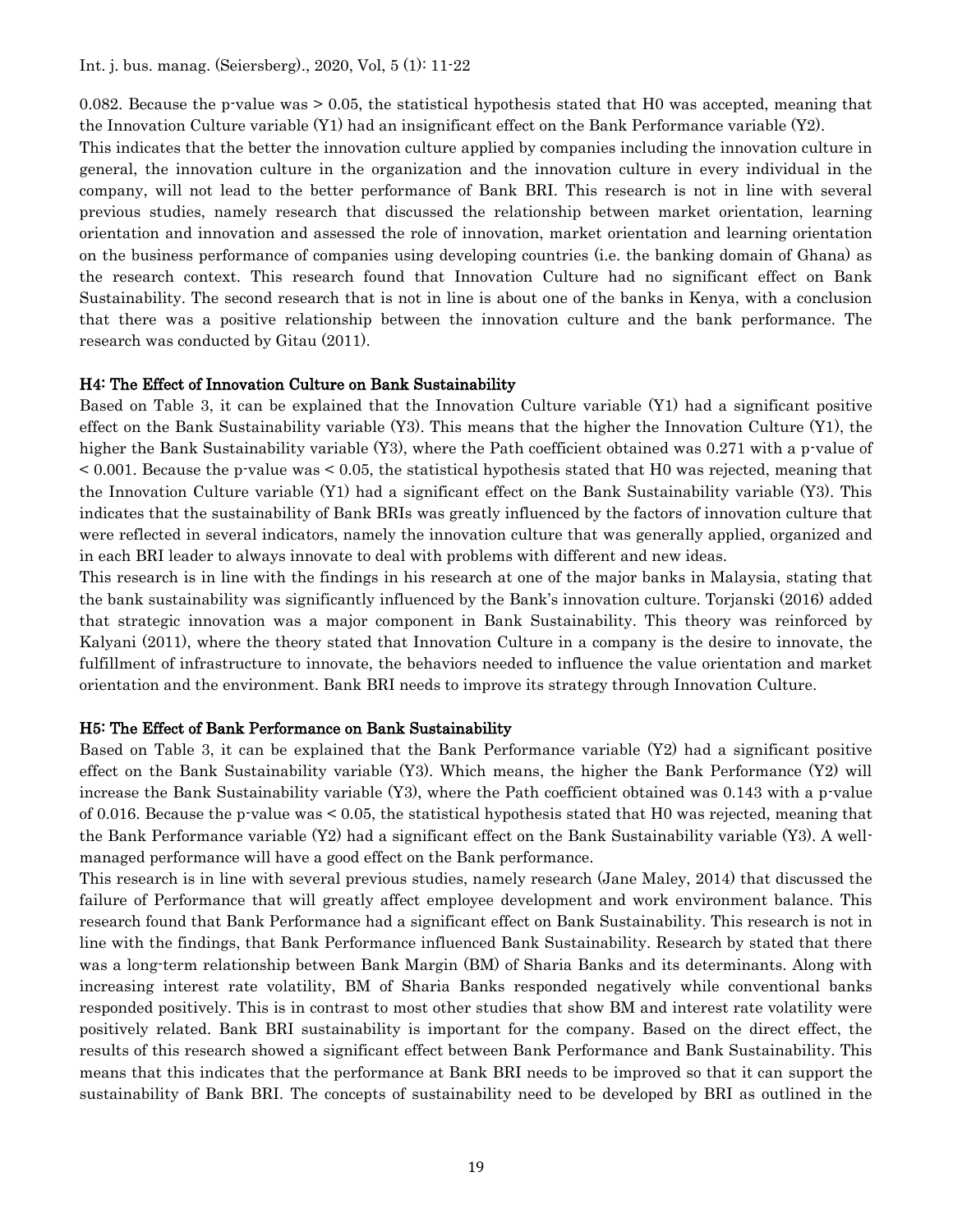Sustainable Financial Action Plan (RAKB) of PT. Bank Rakyat Indonesia (Persero) Tbk. The objective of RAKB of BRI is to increase the company's resilience and competitiveness in facing the challenges of an increasingly dynamic banking world, with the performance-oriented achievement towards sustainable development (Sustainable Development Goals/SDGs) in terms of financing (assets), fund raising (liabilities), operational and human capital.

#### H6: The Effect of Transglobal Leadership on Bank Sustainability

Based on Table 3, it can be concluded that the Transglobal Leadership variable had a significant positive effect on Bank Sustainability (Y3). Which means, the higher Transglobal Leadership (X) will increase the Bank Sustainability variable (Y3), where the Path coefficient obtained was 0.401 with a p-value of  $\leq 0.001$ . Because the p-value was < 0.05, the statistical hypothesis stated that H0 was rejected, meaning that the Transglobal Leadership variable (X) had a significant effect on the Bank Sustainability variable (Y3).

In line with Utami's research (2015) which stated that the Bank Sustainability was influenced by the existence of Leadership in a company. The bank sustainability requires support from various aspects so there is a need for a strategy to support the bank sustainability. It is necessary to increase the sustainability implementation strategy of PT. Bank Rakyat Indonesia (Persero) Tbk. which consists of Asset Strategy, Liabilities Strategy, Operational and Human Capital Strategy that have been listed in SK 17- DIR/DMR/04/2017 BRI Directors in 2017. Therefore, there is a need for leaders who can direct, characteroriented, and who are able to control the sustainability implementation strategy in Bank BRI. Here is the figure of direct effect:



Figure 3. Direct Effect

| <b>Table 4.</b> Estimated Results and Testing of Indirect Effects |  |
|-------------------------------------------------------------------|--|
|-------------------------------------------------------------------|--|

| Effect between Latent variables |               |                          | Path        | p-value | Conclusion      |
|---------------------------------|---------------|--------------------------|-------------|---------|-----------------|
| <b>Predictor Variable</b>       | $\rightarrow$ | Response Variable        | coefficient |         |                 |
| Transglobal Leadership (X)      | $\rightarrow$ | Bank Performance (Y2)    | $-0.051$    | 0.140   | Not significant |
| Transglobal Leadership (X)      | $\rightarrow$ | Bank Sustainability (Y3) | 0.179       | 0.003   | Significant     |
| Innovation Culture (Y1)         | $\rightarrow$ | Bank Sustainability (Y3) | $-0.013$    | 0.390   | Not significant |

Indirect Effect of Transglobal Leadership on Bank Performance through Innovation Culture As Mediating Variable.

Based on table 4, it was stated that the Transglobal Leadership variable (X) had a negative but insignificant effect on the Bank Performance variable  $(Y2)$  mediated by Innovation Culture  $(Y1)$ . Because the p-value was  $\geq$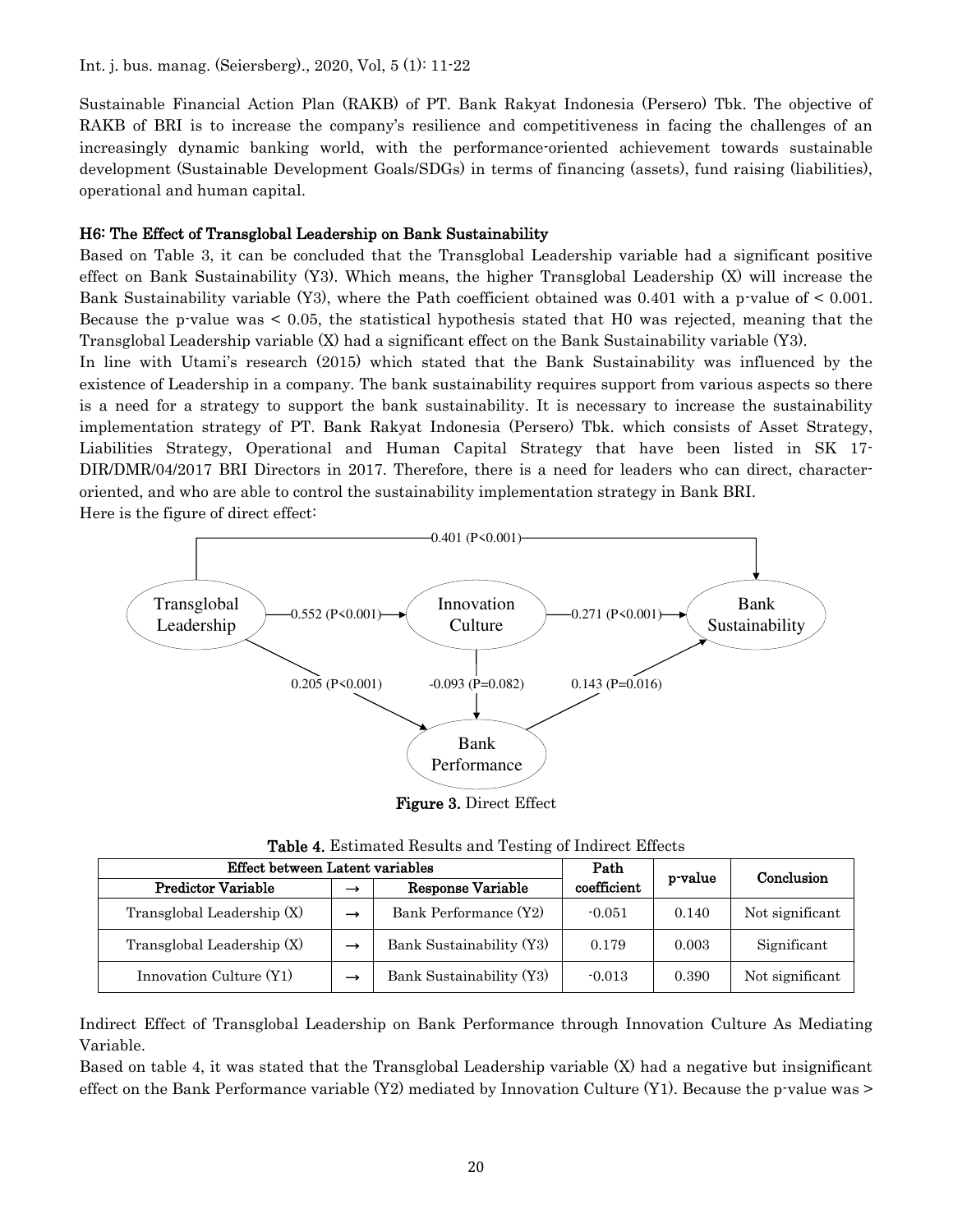0.05, the statistical hypothesis stated that H0 was accepted, which means that the Innovation Culture variable (Y1) was not able to mediate the Transglobal Leadership (X) and Bank Performance variable (Y2).

Indirect Effect of Transglobal Leadership on Bank Sustainability through Innovation Culture and Bank Performance As Mediating Variable.

Based on table 4, it was stated that the Transglobal Leadership variable (X) had a significant positive effect on the Bank Sustainability variable (Y3) mediated by Innovation Culture (Y1) and Bank Performance (Y2). Because the p-value was < 0.05, the statistical hypothesis stated that H0 was rejected, meaning that the Innovation Culture (Y1) and Bank Performance variable (Y2) were able to mediate the Transglobal Leadership (X) and Bank Sustainability variable (Y3) by 0.179.

Indirect Effect of Innovation Culture on Bank Sustainability through Bank Performance As Mediating Variable.

Based on table 4, it was stated that the Innovation Culture variable (Y1) had a negative but insignificant effect on the Bank Sustainability variable  $(Y3)$  mediated by Bank Performance  $(Y2)$ . Because the p-value was > 0.05, the statistical hypothesis stated that H0 was accepted, which means that the Bank Performance variable (Y2) was not able to mediate the Innovation Culture (Y1) and Bank Sustainability variable (Y3).

#### Conclusion

Based on the results of the analysis that has been done, the conclusion can be drawn as an answer to the problems and objectives that have been set, namely: Transglobal Leadership had a positive and significant effect on Innovation Culture; Transglobal Leadership had a positive and significant effect on Bank Performance; Innovation Culture had a negative and insignificant effect on Bank Performance; Innovation Culture had a positive and significant effect on Bank Sustainability; Bank Performance had a positive and significant effect on Bank Sustainability; Transglobal Leadership had a positive and significant effect on Bank Sustainability. In addition, Transglobal leadership had an insignificant indirect effect on bank performance through a Innovation Culture; Transglobal Leadership had a significant and positive indirect effect on Bank Sustainability through Innovation Culture; Innovation Culture had an insignificant indirect effect on Bank Sustainability through Bank Performance.

The companies are suggested to maintain or improve the balance of innovation culture that has been applied in terms of individuals (managers), organizations or in general because it is needed to support the company sustainability. This research measured the sustainability of banks using the Transglobal Leadership model. For further researchers, it can eliminate the limitations of research as revealed by conducting research on different cultural settings with broader leadership models.

#### Research Contribution

This research contributes to help the government to provide guidance to Bank BRI and other SOEs to help the company sustainability. In addition, information from the results of this research can be used to pass policy formulations to improve banking performance in Indonesia in general and state-owned banks in specific. Policy that is formulated is expected to be more effective and on target, considering that it is formulated based on scientific empirical studies. In addition, it will facilitate investors in making decisions to make investments. Meanwhile, information that investors need to consider about company performance, in this case is bank performance, is important information for investors. However, the more important thing is information about bank sustainability, which is information that is needed by investors.